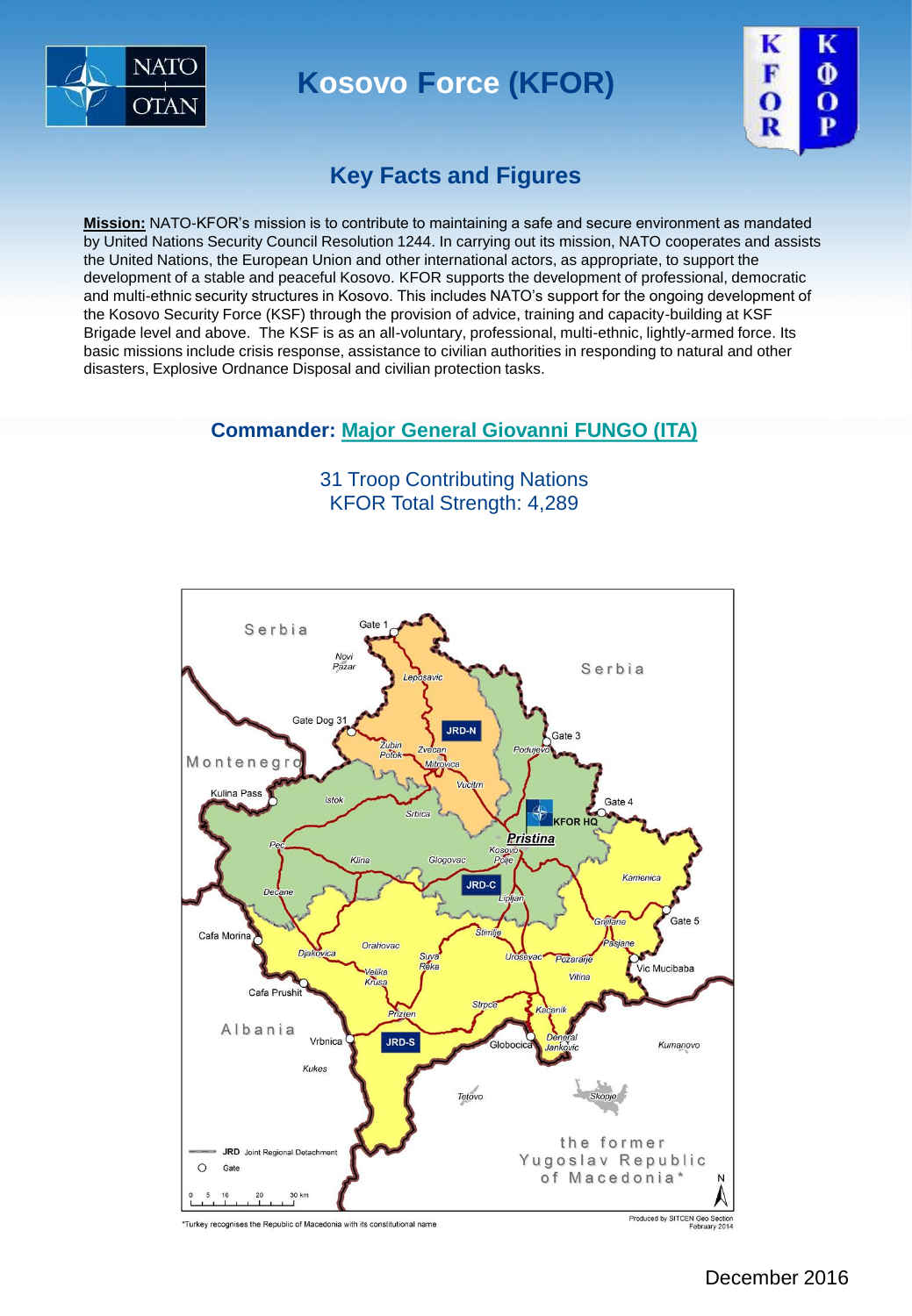

**Kosovo Force (KFOR) Kosovo Force**



# **Troop contributions**

|   | Albania               | 13             |                | Luxembourg            | 23             |
|---|-----------------------|----------------|----------------|-----------------------|----------------|
|   | Armenia               | 35             | 巍              | Moldova               | 41             |
|   | Austria               | 474            |                | <b>Netherlands</b>    | 5              |
|   | <b>Bulgaria</b>       | 10             |                | Norway                | $\overline{2}$ |
|   | Canada                | 5              |                | Poland                | 258            |
| ã | Croatia               | 23             |                | Portugal              | 185            |
|   | <b>Czech Republic</b> | 9              |                | Romania               | 56             |
|   | <b>Denmark</b>        | 35             | 8              | Slovenia              | 252            |
|   | Estonia               | $\overline{2}$ |                | Sweden                | $\overline{2}$ |
|   | <b>Finland</b>        | 20             |                | Switzerland           | 234            |
|   | Germany               | 550            | $\mathsf{C}^*$ | Turkey                | 313            |
|   | Greece                | 112            | ZN             | <b>United Kingdom</b> | 1              |
|   | Hungary               | 350            |                | <b>United States</b>  | 675            |
|   | Ireland               | 12             |                | Ukraine               | 40             |
|   | Italy                 | 551            |                | Total                 | 4,289          |
|   | Lithuania             | 1              |                |                       |                |
|   |                       |                |                |                       |                |